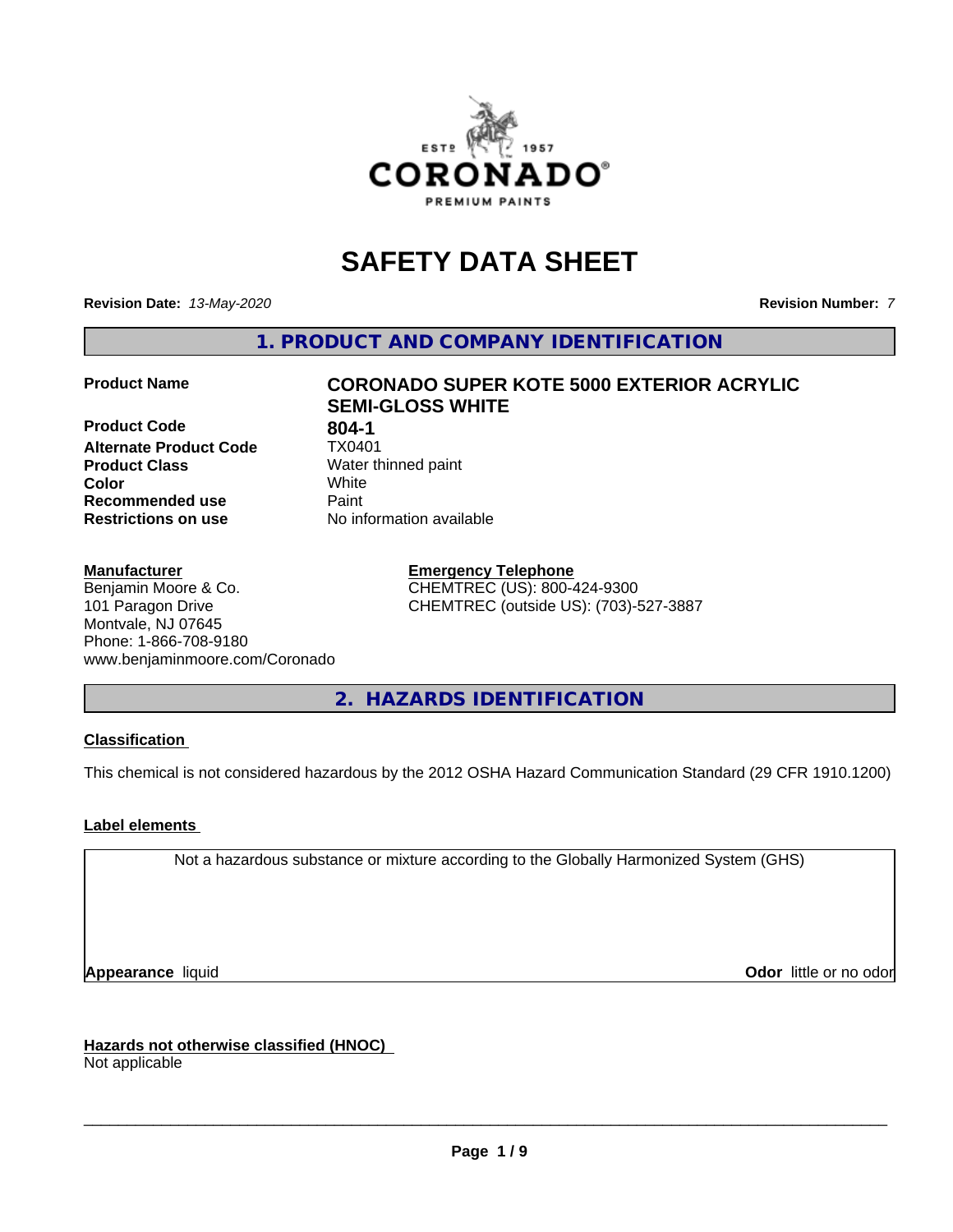#### **Other information**

г

No information available

## **3. COMPOSITION INFORMATION ON COMPONENTS**

\_\_\_\_\_\_\_\_\_\_\_\_\_\_\_\_\_\_\_\_\_\_\_\_\_\_\_\_\_\_\_\_\_\_\_\_\_\_\_\_\_\_\_\_\_\_\_\_\_\_\_\_\_\_\_\_\_\_\_\_\_\_\_\_\_\_\_\_\_\_\_\_\_\_\_\_\_\_\_\_\_\_\_\_\_\_\_\_\_\_\_\_\_

| <b>Chemical name</b>            | CAS No.    | Weight-%    |
|---------------------------------|------------|-------------|
| Titanium dioxide                | 13463-67-7 | $15 - 20$   |
| Propylene glycol                | 57-55-6    |             |
| Sodium C14-C16 olefin sulfonate | 68439-57-6 | - 0.5<br>J. |

|                                                  | 4. FIRST AID MEASURES                                                                                    |
|--------------------------------------------------|----------------------------------------------------------------------------------------------------------|
| <b>General Advice</b>                            | No hazards which require special first aid measures.                                                     |
| <b>Eye Contact</b>                               | Rinse thoroughly with plenty of water for at least 15 minutes and consult a<br>physician.                |
| <b>Skin Contact</b>                              | Wash off immediately with soap and plenty of water while removing all<br>contaminated clothes and shoes. |
| <b>Inhalation</b>                                | Move to fresh air. If symptoms persist, call a physician.                                                |
| Ingestion                                        | Clean mouth with water and afterwards drink plenty of water. Consult a physician<br>if necessary.        |
| <b>Most Important</b><br><b>Symptoms/Effects</b> | None known.                                                                                              |
| <b>Notes To Physician</b>                        | Treat symptomatically.                                                                                   |
|                                                  |                                                                                                          |

**5. FIRE-FIGHTING MEASURES**

| <b>Suitable Extinguishing Media</b>                                              | Use extinguishing measures that are appropriate to local<br>circumstances and the surrounding environment.                                   |
|----------------------------------------------------------------------------------|----------------------------------------------------------------------------------------------------------------------------------------------|
| Protective equipment and precautions for firefighters                            | As in any fire, wear self-contained breathing apparatus<br>pressure-demand, MSHA/NIOSH (approved or equivalent)<br>and full protective gear. |
| <b>Specific Hazards Arising From The Chemical</b>                                | Closed containers may rupture if exposed to fire or<br>extreme heat.                                                                         |
| <b>Sensitivity to mechanical impact</b>                                          | No.                                                                                                                                          |
| Sensitivity to static discharge                                                  | No.                                                                                                                                          |
| <b>Flash Point Data</b><br>Flash point (°F)<br>Flash Point (°C)<br><b>Method</b> | Not applicable<br>Not applicable<br>Not applicable                                                                                           |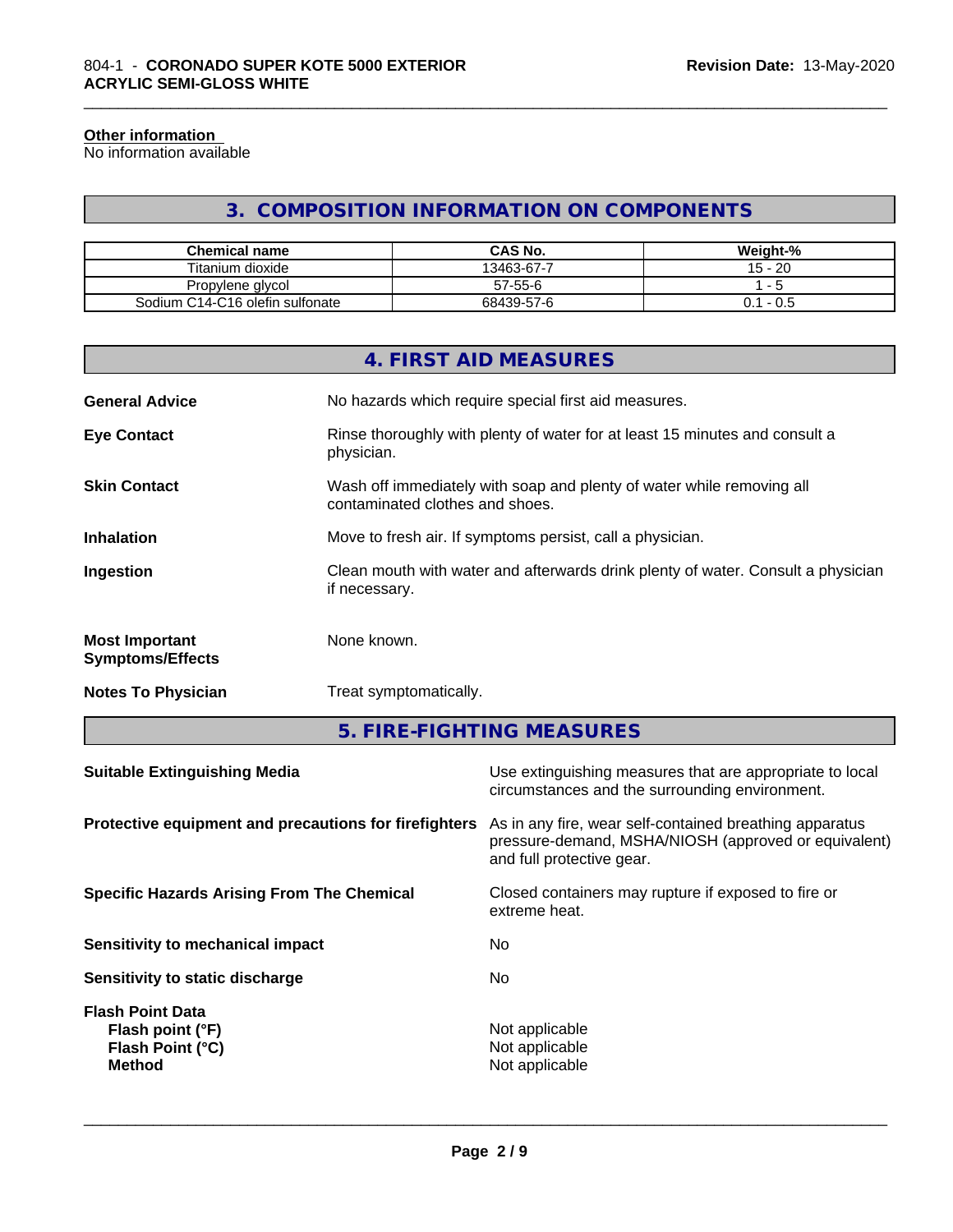#### **Flammability Limits In Air**

**Lower flammability limit:** Not applicable **Upper flammability limit:** Not applicable

\_\_\_\_\_\_\_\_\_\_\_\_\_\_\_\_\_\_\_\_\_\_\_\_\_\_\_\_\_\_\_\_\_\_\_\_\_\_\_\_\_\_\_\_\_\_\_\_\_\_\_\_\_\_\_\_\_\_\_\_\_\_\_\_\_\_\_\_\_\_\_\_\_\_\_\_\_\_\_\_\_\_\_\_\_\_\_\_\_\_\_\_\_

**NFPA Health:** 1 **Flammability:** 0 **Instability:** 0 **Special:** Not Applicable

- **NFPA Legend**
- 0 Not Hazardous
- 1 Slightly
- 2 Moderate
- 3 High
- 4 Severe

*The ratings assigned are only suggested ratings, the contractor/employer has ultimate responsibilities for NFPA ratings where this system is used.*

*Additional information regarding the NFPA rating system is available from the National Fire Protection Agency (NFPA) at www.nfpa.org.*

#### **6. ACCIDENTAL RELEASE MEASURES**

| <b>Personal Precautions</b>      | Avoid contact with skin, eyes and clothing. Ensure adequate ventilation.                                                                                                         |
|----------------------------------|----------------------------------------------------------------------------------------------------------------------------------------------------------------------------------|
| <b>Other Information</b>         | Prevent further leakage or spillage if safe to do so.                                                                                                                            |
| <b>Environmental precautions</b> | See Section 12 for additional Ecological Information.                                                                                                                            |
| <b>Methods for Cleaning Up</b>   | Soak up with inert absorbent material. Sweep up and shovel into suitable<br>containers for disposal.                                                                             |
|                                  | 7. HANDLING AND STORAGE                                                                                                                                                          |
| Handling                         | Avoid contact with skin, eyes and clothing. Avoid breathing vapors, spray mists or<br>sanding dust. In case of insufficient ventilation, wear suitable respiratory<br>equipment. |
| <b>Storage</b>                   | Keep container tightly closed. Keep out of the reach of children.                                                                                                                |
| <b>Incompatible Materials</b>    | No information available                                                                                                                                                         |
|                                  |                                                                                                                                                                                  |

**8. EXPOSURE CONTROLS/PERSONAL PROTECTION**

#### **Exposure Limits**

| Chemic<br>name<br>.  | <b>ACGIH <sup>-</sup></b><br>.          | <b>DEI</b><br>n<br>--<br>-- |
|----------------------|-----------------------------------------|-----------------------------|
| l itanium<br>dioxide | TWA.<br>ma/m<br>$\cdot$ in m<br>$\cdot$ | ma/m∘<br>VV A<br>~          |

#### **Legend**

ACGIH - American Conference of Governmental Industrial Hygienists Exposure Limits OSHA - Occupational Safety & Health Administration Exposure Limits N/E - Not Established

**Engineering Measures** Ensure adequate ventilation, especially in confined areas.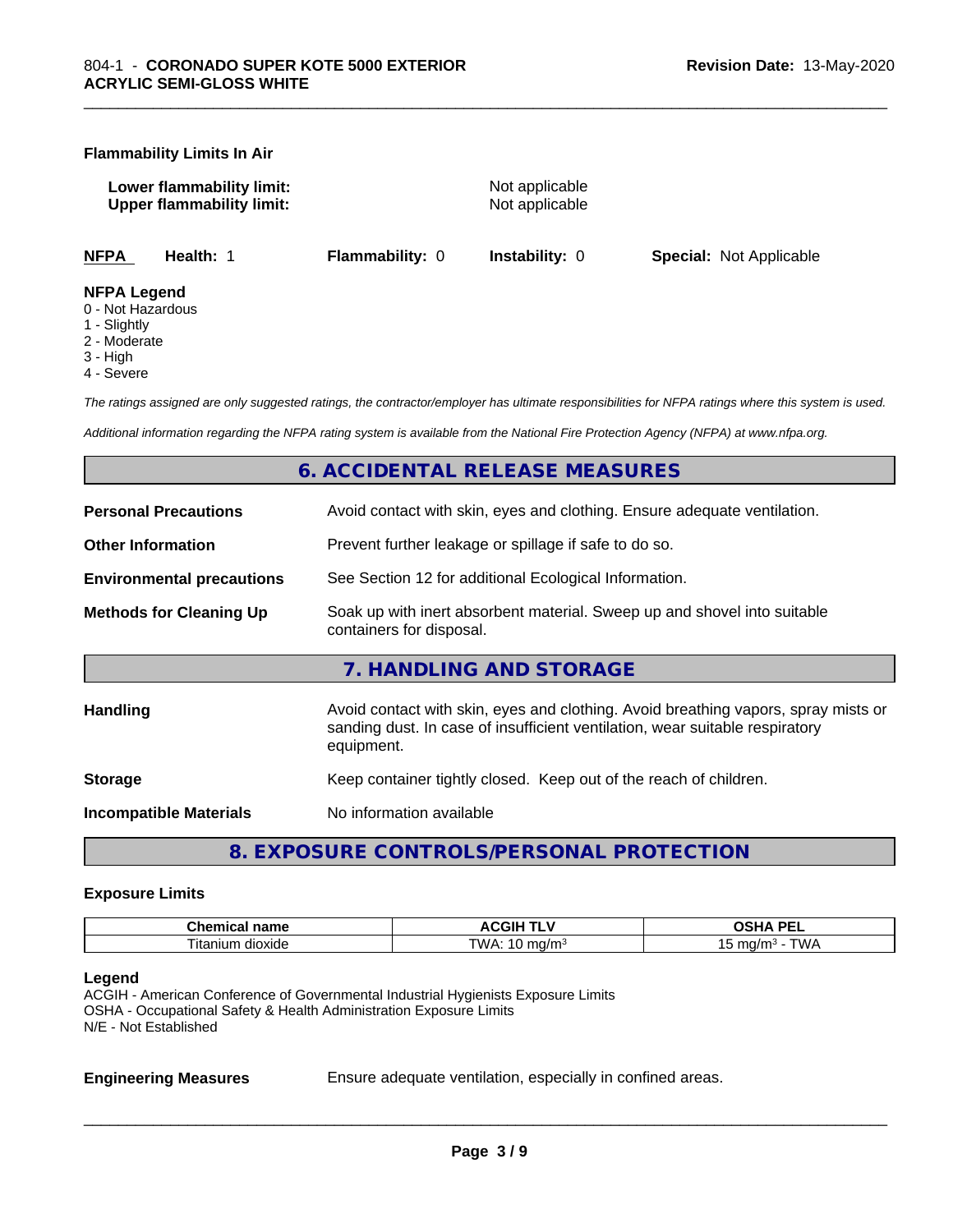| <b>Personal Protective Equipment</b> |                                                                                                                                     |
|--------------------------------------|-------------------------------------------------------------------------------------------------------------------------------------|
| <b>Eye/Face Protection</b>           | Safety glasses with side-shields.                                                                                                   |
| <b>Skin Protection</b>               | Protective gloves and impervious clothing.                                                                                          |
| <b>Respiratory Protection</b>        | In case of insufficient ventilation wear suitable respiratory equipment.                                                            |
| <b>Hygiene Measures</b>              | Avoid contact with skin, eyes and clothing. Remove and wash contaminated<br>clothing before re-use. Wash thoroughly after handling. |

#### **9. PHYSICAL AND CHEMICAL PROPERTIES**

**Appearance** liquid **Odor** little or no odor **Odor Threshold**<br> **Density (Ibs/gal)**<br> **Density (Ibs/gal)**<br> **No information available**<br>  $9.85 - 9.95$ **Density (lbs/gal) Specific Gravity** 1.18 - 1.20 **pH pH**  $\blacksquare$ **Viscosity (cps)** <br> **Viscosity (cps)** No information available<br>
No information available<br>
No information available **Solubility(ies)**<br> **No information available**<br> **Water solubility**<br> **Water solubility Evaporation Rate Evaporation Rate No information available Vapor pressure** No information available No information available **Vapor density**<br> **Vapor density**<br> **Wt.** % Solids<br>
Wt. % Solids Wt. % Solids **Vol. % Solids** 25 - 35 **Wt. % Volatiles** 55 - 65 **Vol. % Volatiles** 65 - 75 **VOC Regulatory Limit (g/L)** < 100 **Boiling Point (°F)** 212 **Boiling Point (°C)** 100 **Freezing point (°F)** 32 **Freezing Point (°C)** 0 **Flash point (°F)**<br> **Flash Point (°C)**<br> **Flash Point (°C)**<br> **C Flash Point (°C) Method** Not applicable not applicable not applicable not applicable not applicable not applicable not applicable not applicable not applicable not applicable not applicable not applicable not applicable not applicable not **Flammability (solid, gas)**<br> **Upper flammability limit:**<br>
Upper flammability limit:<br>  $\begin{array}{ccc}\n\bullet & \bullet & \bullet \\
\bullet & \bullet & \bullet\n\end{array}$ **Upper flammability limit: Lower flammability limit:** Not applicable **Autoignition Temperature (°F)** No information available **Autoignition Temperature (°C)** No information available **Decomposition Temperature (°F)** No information available<br> **Decomposition Temperature (°C)** No information available **Decomposition Temperature (°C)**<br>Partition coefficient

**No information available No information available** 

\_\_\_\_\_\_\_\_\_\_\_\_\_\_\_\_\_\_\_\_\_\_\_\_\_\_\_\_\_\_\_\_\_\_\_\_\_\_\_\_\_\_\_\_\_\_\_\_\_\_\_\_\_\_\_\_\_\_\_\_\_\_\_\_\_\_\_\_\_\_\_\_\_\_\_\_\_\_\_\_\_\_\_\_\_\_\_\_\_\_\_\_\_

#### **10. STABILITY AND REACTIVITY**

| <b>Reactivity</b>          | Not Applicable         |
|----------------------------|------------------------|
| <b>Chemical Stability</b>  | Stable under normal c  |
| <b>Conditions to avoid</b> | Prevent from freezing. |

Stable under normal conditions.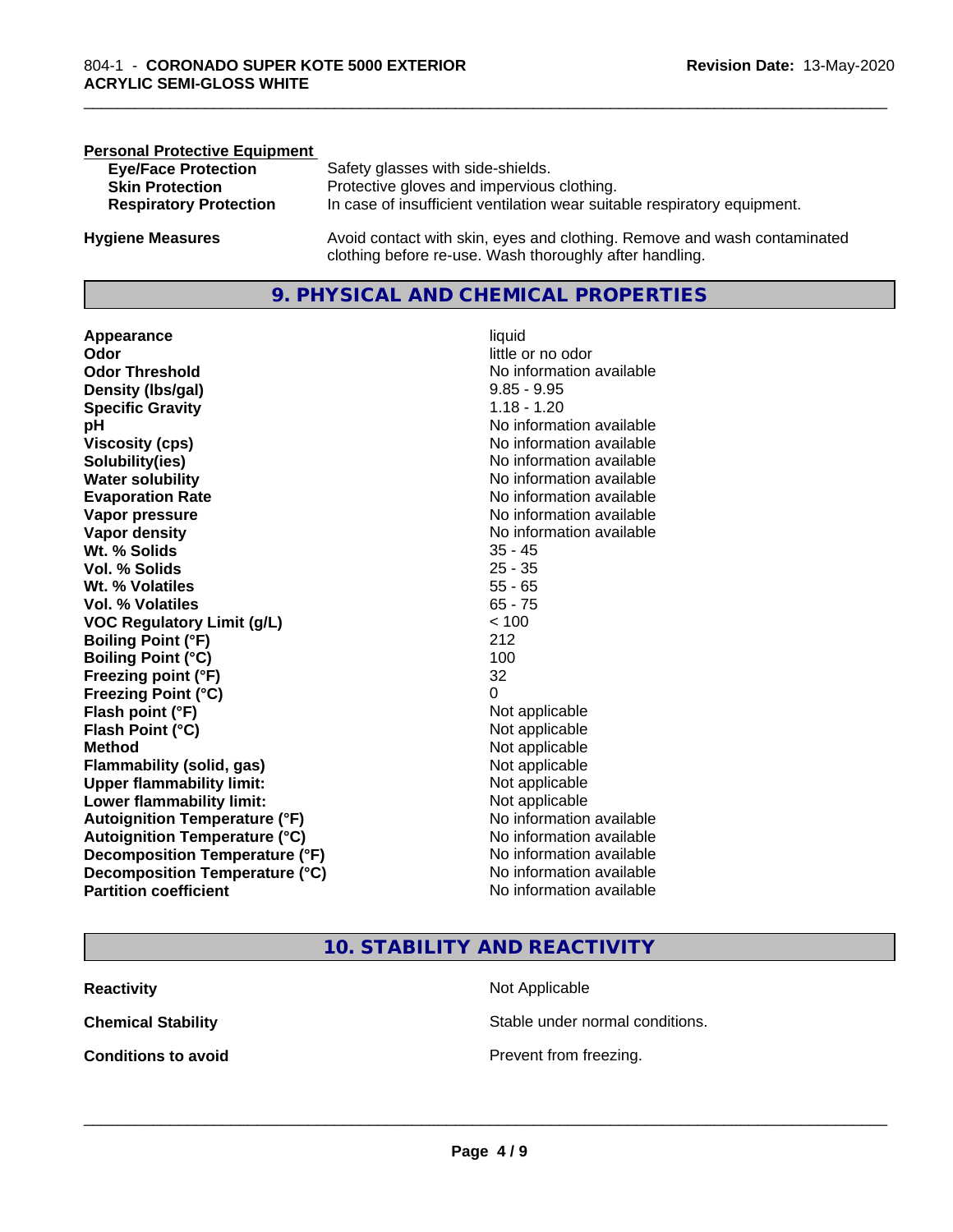| <b>Incompatible Materials</b>            | No materials to be especially mentioned.                                                                        |
|------------------------------------------|-----------------------------------------------------------------------------------------------------------------|
| <b>Hazardous Decomposition Products</b>  | None under normal use.                                                                                          |
| Possibility of hazardous reactions       | None under normal conditions of use.                                                                            |
|                                          | 11. TOXICOLOGICAL INFORMATION                                                                                   |
| <b>Product Information</b>               |                                                                                                                 |
| Information on likely routes of exposure |                                                                                                                 |
| <b>Principal Routes of Exposure</b>      | Eye contact, skin contact and inhalation.                                                                       |
| <b>Acute Toxicity</b>                    |                                                                                                                 |
| <b>Product Information</b>               | No information available                                                                                        |
|                                          | Symptoms related to the physical, chemical and toxicological characteristics                                    |
| <b>Symptoms</b>                          | No information available                                                                                        |
|                                          | Delayed and immediate effects as well as chronic effects from short and long-term exposure                      |
| Eye contact                              | May cause slight irritation.                                                                                    |
| <b>Skin contact</b>                      | Substance may cause slight skin irritation. Prolonged or repeated contact may dry<br>skin and cause irritation. |
| <b>Inhalation</b>                        | May cause irritation of respiratory tract.                                                                      |
| Ingestion                                | Ingestion may cause gastrointestinal irritation, nausea, vomiting and diarrhea.                                 |
| <b>Sensitization</b>                     | No information available                                                                                        |
| <b>Neurological Effects</b>              | No information available.                                                                                       |
| <b>Mutagenic Effects</b>                 | No information available.                                                                                       |
| <b>Reproductive Effects</b>              | No information available.                                                                                       |
| <b>Developmental Effects</b>             | No information available.                                                                                       |
| <b>Target organ effects</b>              | No information available.                                                                                       |
| <b>STOT - single exposure</b>            | No information available.                                                                                       |
| <b>STOT - repeated exposure</b>          | No information available.                                                                                       |
| Other adverse effects                    | No information available.                                                                                       |
| <b>Aspiration Hazard</b>                 | No information available                                                                                        |
| <b>Numerical measures of toxicity</b>    |                                                                                                                 |
|                                          | The following values are calculated based on chapter 3.1 of the GHS document                                    |

| <b>ATEmix (oral)</b>   | 59183 mg/kg  |
|------------------------|--------------|
| <b>ATEmix (dermal)</b> | 810993 mg/kg |

### **Component Information**

| Chemical name                   | Oral LD50            | Dermal LD50              | Inhalation LC50 |
|---------------------------------|----------------------|--------------------------|-----------------|
| Titanium dioxide                | > 10000 mg/kg (Rat)  |                          |                 |
| 13463-67-7                      |                      |                          |                 |
| Propylene glycol                | $= 20$ g/kg (Rat)    | $= 20800$ mg/kg (Rabbit) |                 |
| $57-55-6$                       |                      |                          |                 |
| Sodium C14-C16 olefin sulfonate | $= 2220$ mg/kg (Rat) | > 740 mg/kg (Rabbit)     |                 |
| 68439-57-6                      |                      |                          |                 |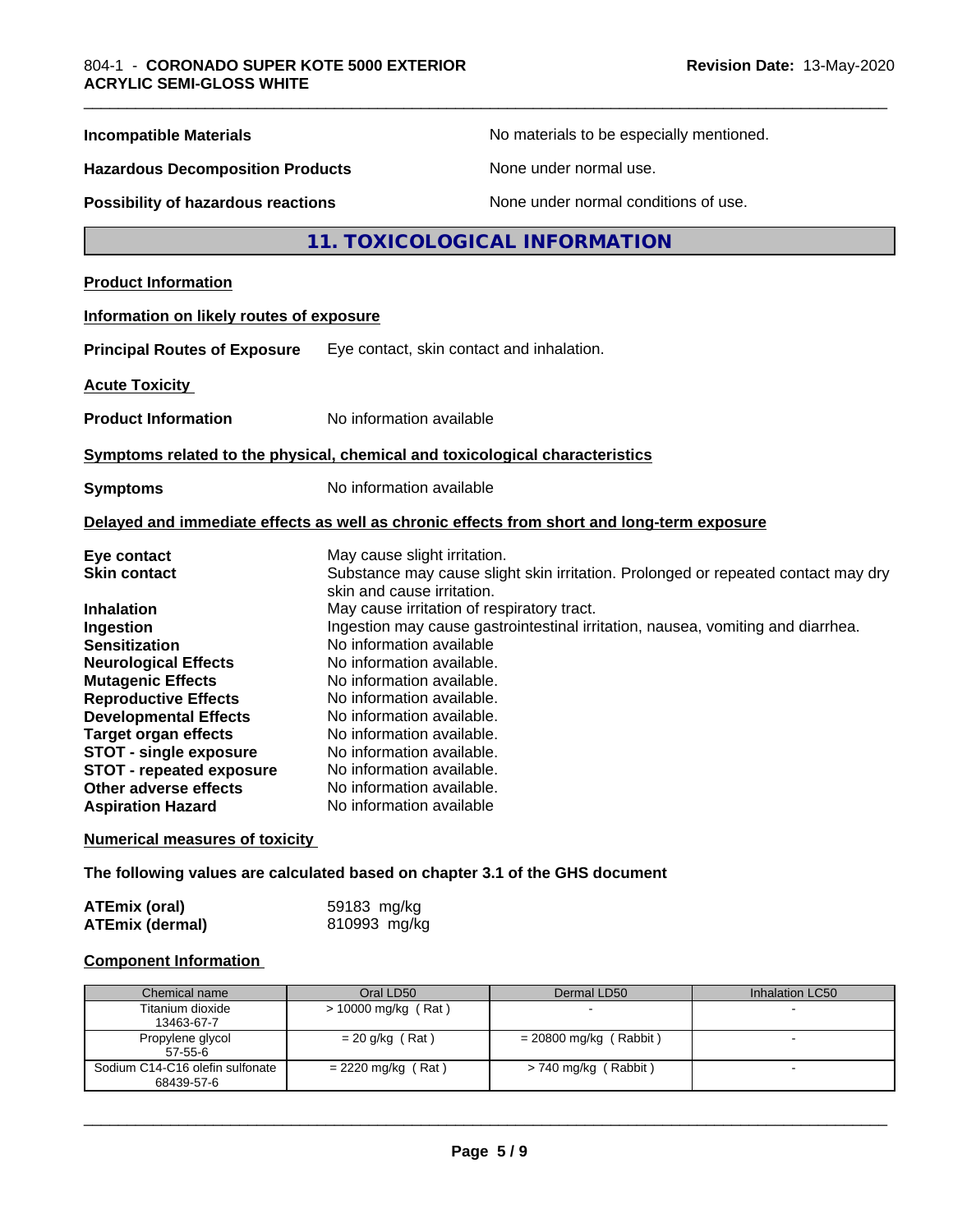#### **Chronic Toxicity**

#### **Carcinogenicity**

*The information below indicateswhether each agency has listed any ingredient as a carcinogen:.*

| <b>Chemical name</b>              | <b>IARC</b>                    | <b>NTP</b> | OSHA   |  |
|-----------------------------------|--------------------------------|------------|--------|--|
|                                   | . .<br>2B<br>Possible<br>Human |            | Listed |  |
| $-1$<br>dioxide<br><b>itanium</b> | Carcinogen                     |            |        |  |

\_\_\_\_\_\_\_\_\_\_\_\_\_\_\_\_\_\_\_\_\_\_\_\_\_\_\_\_\_\_\_\_\_\_\_\_\_\_\_\_\_\_\_\_\_\_\_\_\_\_\_\_\_\_\_\_\_\_\_\_\_\_\_\_\_\_\_\_\_\_\_\_\_\_\_\_\_\_\_\_\_\_\_\_\_\_\_\_\_\_\_\_\_

• Although IARC has classified titanium dioxide as possibly carcinogenic to humans (2B), their summary concludes: "No significant exposure to titanium dioxide is thought to occur during the use of products in which titanium dioxide is bound to other materials, such as paint."

#### **Legend**

IARC - International Agency for Research on Cancer NTP - National Toxicity Program OSHA - Occupational Safety & Health Administration

**12. ECOLOGICAL INFORMATION**

#### **Ecotoxicity Effects**

The environmental impact of this product has not been fully investigated.

#### **Product Information**

#### **Acute Toxicity to Fish**

No information available

#### **Acute Toxicity to Aquatic Invertebrates**

No information available

#### **Acute Toxicity to Aquatic Plants**

No information available

#### **Persistence / Degradability**

No information available.

#### **Bioaccumulation**

No information available.

#### **Mobility in Environmental Media**

No information available.

#### **Ozone**

No information available

#### **Component Information**

#### **Acute Toxicity to Fish**

Titanium dioxide  $LC50:$  > 1000 mg/L (Fathead Minnow - 96 hr.) Propylene glycol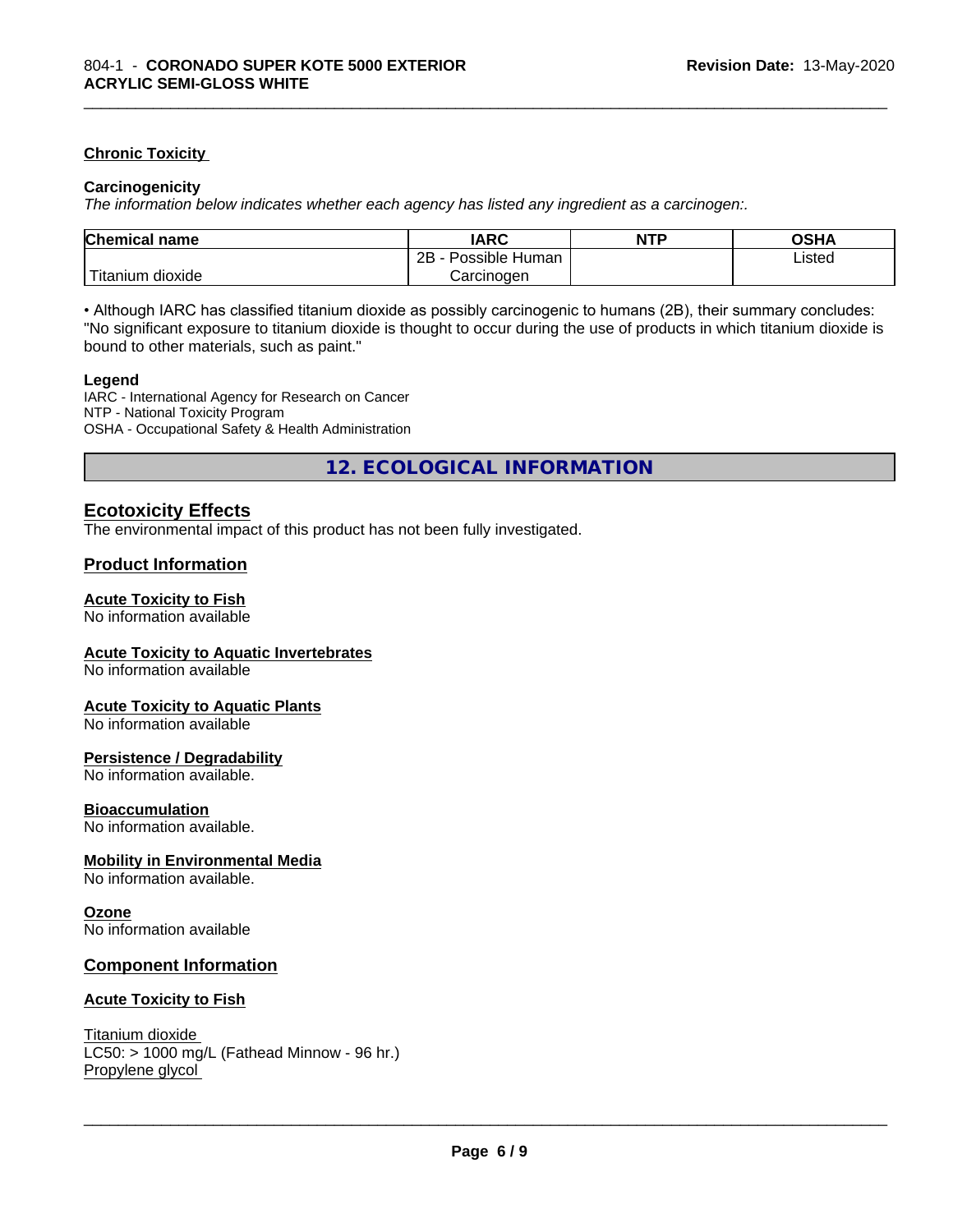LC50: 710 mg/L (Fathead Minnow - 96 hr.)

#### **Acute Toxicity to Aquatic Invertebrates**

Propylene glycol EC50: > 10000 mg/L (Daphnia magna - 24 hr.)

#### **Acute Toxicity to Aquatic Plants**

No information available

|                              | 13. DISPOSAL CONSIDERATIONS                                                                                                                                                                                               |
|------------------------------|---------------------------------------------------------------------------------------------------------------------------------------------------------------------------------------------------------------------------|
| <b>Waste Disposal Method</b> | Dispose of in accordance with federal, state, and local regulations. Local<br>requirements may vary, consult your sanitation department or state-designated<br>environmental protection agency for more disposal options. |
|                              | 14. TRANSPORT INFORMATION                                                                                                                                                                                                 |
| <b>DOT</b>                   | Not regulated                                                                                                                                                                                                             |
| <b>ICAO / IATA</b>           | Not regulated                                                                                                                                                                                                             |
| <b>IMDG / IMO</b>            | Not regulated                                                                                                                                                                                                             |
|                              | 15. REGULATORY INFORMATION                                                                                                                                                                                                |

\_\_\_\_\_\_\_\_\_\_\_\_\_\_\_\_\_\_\_\_\_\_\_\_\_\_\_\_\_\_\_\_\_\_\_\_\_\_\_\_\_\_\_\_\_\_\_\_\_\_\_\_\_\_\_\_\_\_\_\_\_\_\_\_\_\_\_\_\_\_\_\_\_\_\_\_\_\_\_\_\_\_\_\_\_\_\_\_\_\_\_\_\_

#### **International Inventories**

| <b>TSCA: United States</b> | Yes - All components are listed or exempt. |
|----------------------------|--------------------------------------------|
| <b>DSL: Canada</b>         | Yes - All components are listed or exempt. |

#### **Federal Regulations**

#### **SARA 311/312 hazardous categorization**

| Acute health hazard               | No |
|-----------------------------------|----|
| Chronic Health Hazard             | N٥ |
| Fire hazard                       | Nο |
| Sudden release of pressure hazard | Nο |
| Reactive Hazard                   | N٥ |

#### **SARA 313**

Section 313 of Title III of the Superfund Amendments and Reauthorization Act of 1986 (SARA). This product contains a chemical or chemicals which are subject to the reporting requirements of the Act and Title 40 of the Code of Federal Regulations, Part 372:

*None*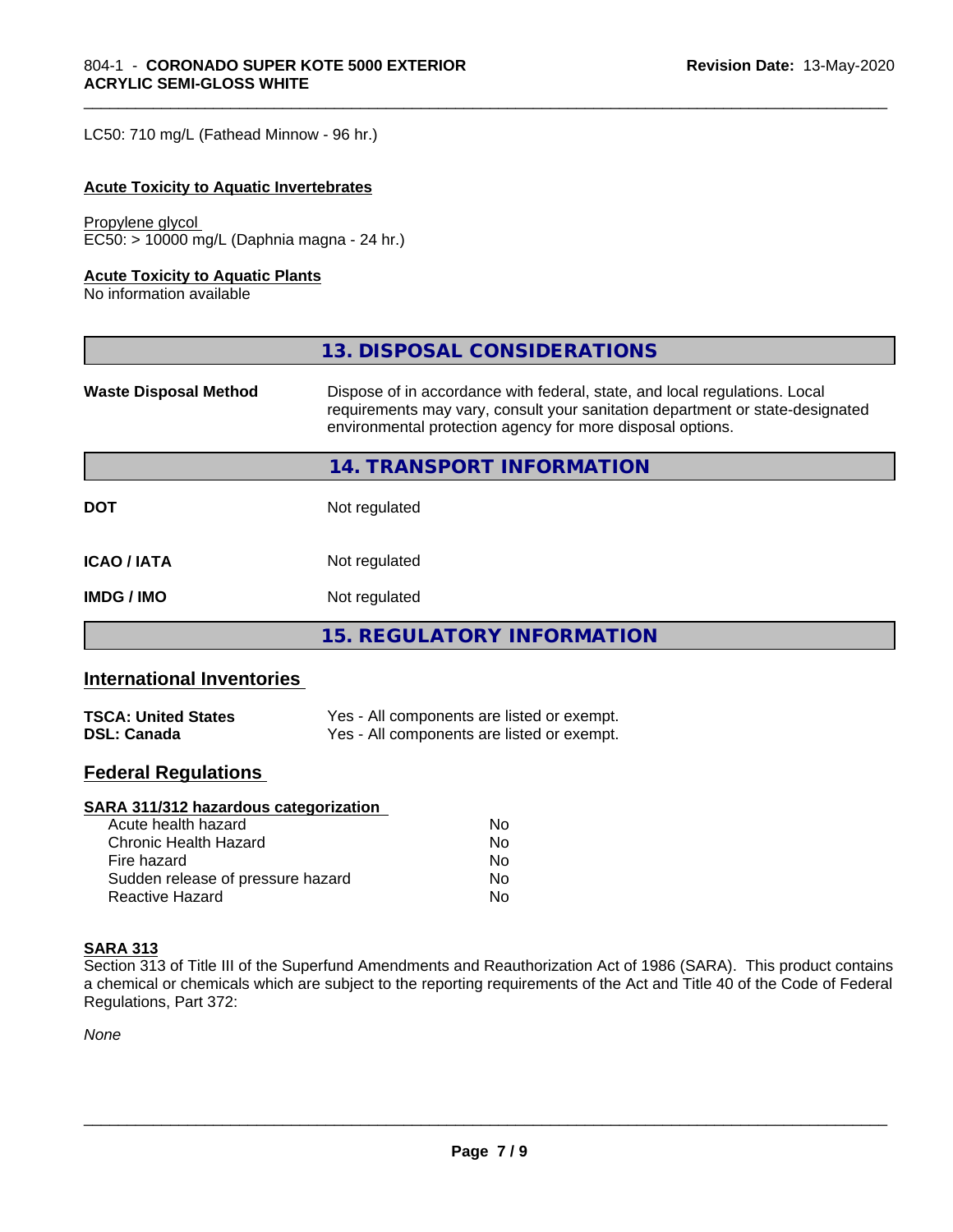#### **Clean Air Act,Section 112 Hazardous Air Pollutants (HAPs) (see 40 CFR 61)**

This product contains the following HAPs:

*None*

#### **US State Regulations**

#### **California Proposition 65**

**AVIMARNING:** Cancer and Reproductive Harm– www.P65warnings.ca.gov

#### **State Right-to-Know**

| Chemical<br>name<br>۱۳ آپ | - -<br>atilystus – | Jersev<br>Nev <sup>.</sup> | msvlvania |
|---------------------------|--------------------|----------------------------|-----------|
| dioxide<br>l itanıum      |                    |                            |           |
| Propylene alvcol          |                    |                            |           |

\_\_\_\_\_\_\_\_\_\_\_\_\_\_\_\_\_\_\_\_\_\_\_\_\_\_\_\_\_\_\_\_\_\_\_\_\_\_\_\_\_\_\_\_\_\_\_\_\_\_\_\_\_\_\_\_\_\_\_\_\_\_\_\_\_\_\_\_\_\_\_\_\_\_\_\_\_\_\_\_\_\_\_\_\_\_\_\_\_\_\_\_\_

#### **Legend**

X - Listed

### **16. OTHER INFORMATION**

**HMIS** - **Health:** 1 **Flammability:** 0 **Reactivity:** 0 **PPE:** -

#### **HMIS Legend**

- 0 Minimal Hazard
- 1 Slight Hazard
- 2 Moderate Hazard
- 3 Serious Hazard
- 4 Severe Hazard
- **Chronic Hazard**

X - Consult your supervisor or S.O.P. for "Special" handling instructions.

*Note: The PPE rating has intentionally been left blank. Choose appropriate PPE that will protect employees from the hazards the material will present under the actual normal conditions of use.*

*Caution: HMISÒ ratings are based on a 0-4 rating scale, with 0 representing minimal hazards or risks, and 4 representing significant hazards or risks. Although HMISÒ ratings are not required on MSDSs under 29 CFR 1910.1200, the preparer, has chosen to provide them. HMISÒ ratings are to be used only in conjunction with a fully implemented HMISÒ program by workers who have received appropriate HMISÒ training. HMISÒ is a registered trade and service mark of the NPCA. HMISÒ materials may be purchased exclusively from J. J. Keller (800) 327-6868.*

 **WARNING!** If you scrape, sand, or remove old paint, you may release lead dust. LEAD IS TOXIC. EXPOSURE TO LEAD DUST CAN CAUSE SERIOUS ILLNESS, SUCH AS BRAIN DAMAGE, ESPECIALLY IN CHILDREN. PREGNANT WOMEN SHOULD ALSO AVOID EXPOSURE.Wear a NIOSH approved respirator to control lead exposure. Clean up carefully with a HEPA vacuum and a wet mop. Before you start, find out how to protect yourself and your family by contacting the National Lead Information Hotline at 1-800-424-LEAD or log on to www.epa.gov/lead.

**Prepared By** Product Stewardship Department Benjamin Moore & Co. 101 Paragon Drive